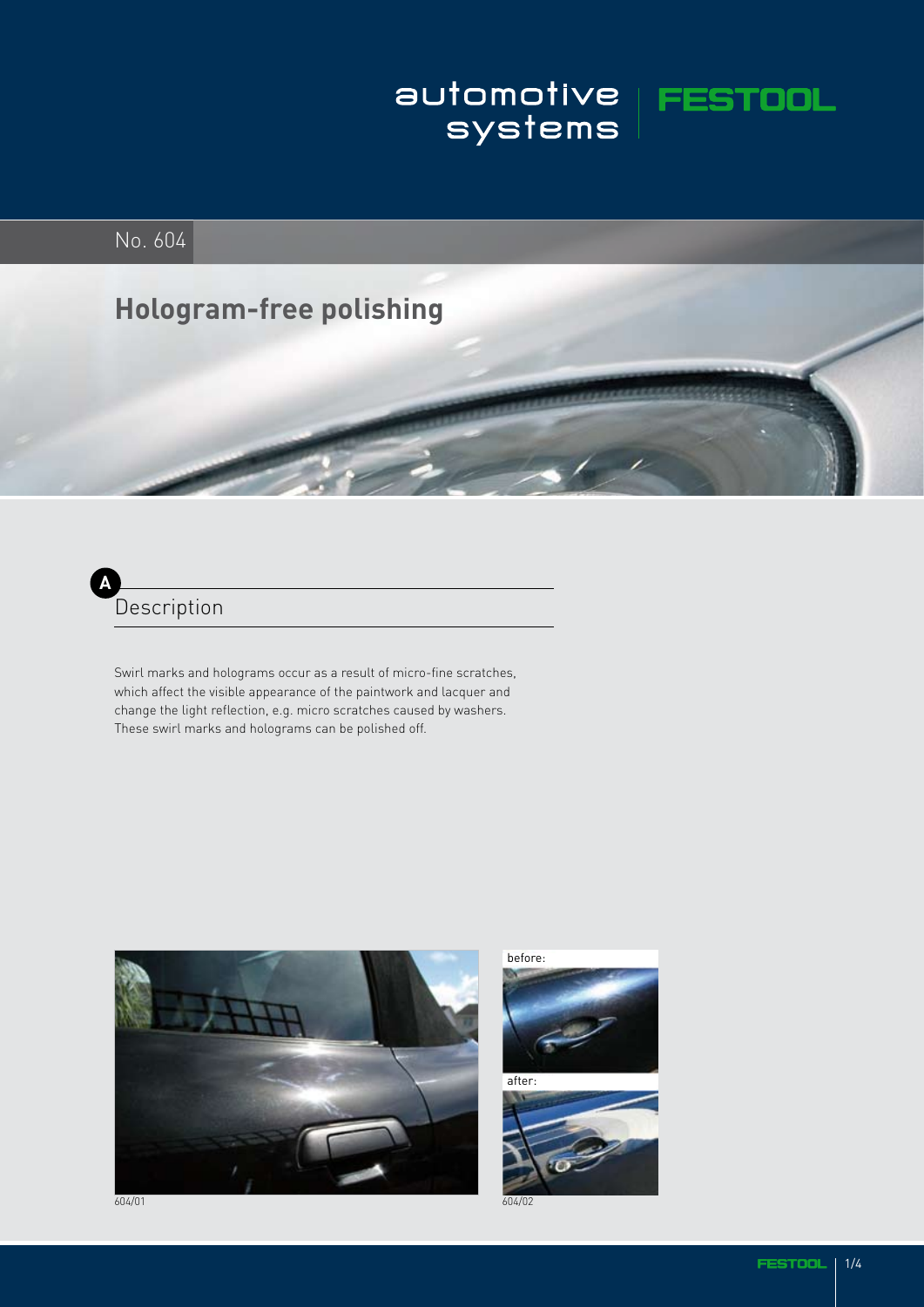





604/05



604/06



604/07



604/08





604/10

## Tools/Accessories

**B**

| <b>Designation</b>                                              | Order No. |
|-----------------------------------------------------------------|-----------|
| Polishing pad, orange, medium-fine (Fig. 604/03)                | 493838    |
| Polishing pad, black, extra fine, waffle face (see Fig. 604/04) | 493887    |
| MPA 11000 (see Fig. 604/05)                                     | 492427    |
| Finish cleaner (see Fig. 604/06)                                | 493066    |
| Microfibre cloth (see Fig. 604/07)                              | 493068    |
| Eccentric sander ROTEX RO 150 FEQ Plus (see Fig. 604/08)        | 571570    |
| Backing pad, PT-STF D150 MJ-FX (see Fig. 604/09)                | 496151    |
| Handle, BG-RO 150 (see Fig. 604/10)                             | 495188    |
|                                                                 | 570762    |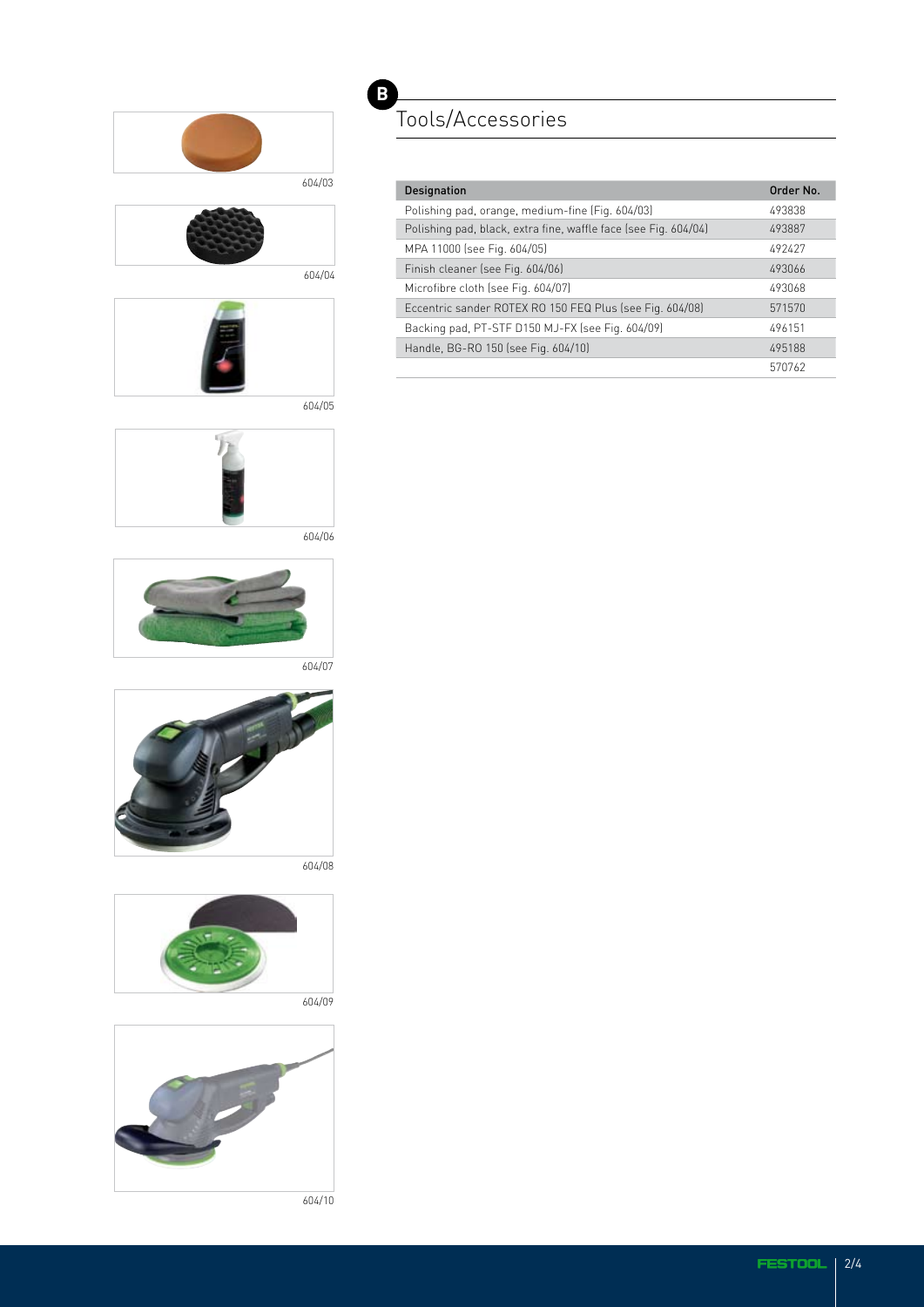

Procedure

**C**

The first step involves the basic cleaning of the vehicle. (Fig. 604/11)



604/12

The second step is the neat covering of the plastic parts on the vehicle (trims, indicators, bumpers, etc.) (Fig. 604/12)

Then the polishing can begin. The orange polishing pad is used for slightly deeper scratches. (Fig. 604/03)

Light scratches can be removed using the black waffle face pad (Fig. 604/04)

Mount the polishing pad on the ROTEX and then place the matching pad in the centre.

If the area is being polished using the gear setting for the ROTEX, then turn the switch to the correct position (Fig. 604/13)



604/13



604/14

Now the polish MPA 11000 is applied to the polishing pad. First shake the polish well in order to distribute several dots on the polishing pad. (Fig. 604/14)